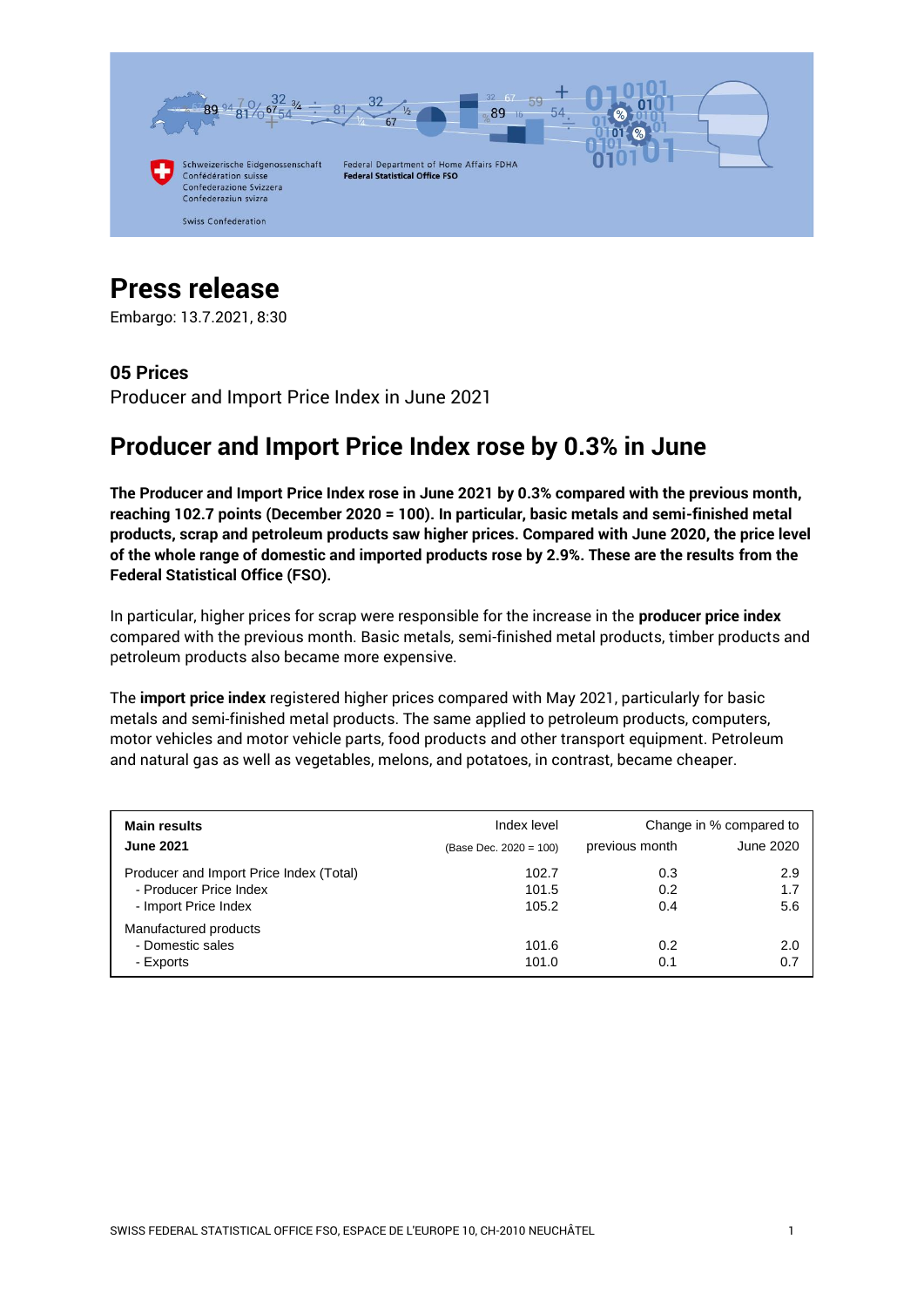# **Applicable prices**

The prices of domestic products are surveyed for the domestic market at the first marketing stage (i.e. ex works). These ex works prices include neither valued added tax nor consumption tax (e.g. on tobacco, alcohol or petroleum products).

For exports, net sales prices are surveyed FOB (free on board) which, pursuant to definition, do not include valued added tax.

For imports, prices are surveyed at the Swiss border minus valued added, consumption and customs taxes.

In general, the market prices (transaction prices) for products are surveyed at the time of ordering. Price reductions (discounts) are deducted. Prices in foreign currencies are converted at the exchange rate on the first working day of the survey reference period in Swiss francs. The reference period always covers the period from the 1st to 8th of the survey month. This provision allows the results for the reference month to be calculated and published in the course of the subsequent month.

### **Producer price index for selected services**

Over a period of several years, the producer price index has gradually been extended to the service sector. The latest results are available at (in German):

[https://www.bfs.admin.ch/bfs/en/home/statistics/prices/producer-prices-import](https://www.bfs.admin.ch/bfs/en/home/statistics/prices/producer-prices-import-prices/services.html)[prices/services.html](https://www.bfs.admin.ch/bfs/en/home/statistics/prices/producer-prices-import-prices/services.html)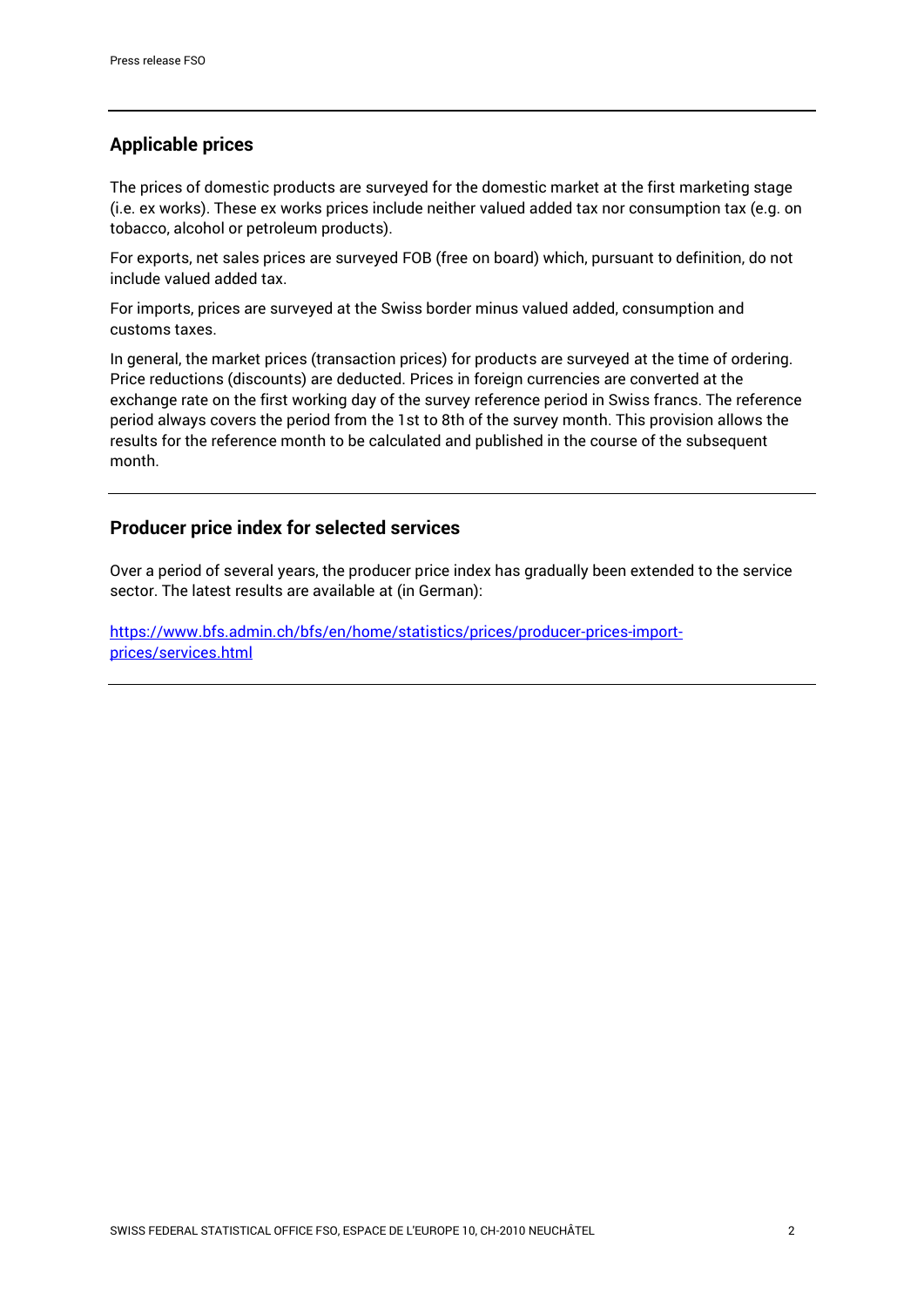#### **Information**

PPI information, FSO, Price section, tel.: +41 58 463 66 06, email: [ppi@bfs.admin.ch](mailto:ppi@bfs.admin.ch) FSO Media Office, tel.: +41 58 463 60 13, email: [media@bfs.admin.ch](mailto:media@bfs.admin.ch)

#### **Online**

Further information and publications: [www.bfs.admin.ch/news/en/2021-0266](https://www.bfs.admin.ch/news/en/2021-0266) Statistics counts for you: [www.statistics-counts.ch](https://statistics-counts.ch/) NewsMail subscription in German, French and Italian: [www.news-stat.admin.ch](https://www.bfs.admin.ch/bfs/de/home/dienstleistungen/kontakt/newsmail-abonnement.html) FSO website: [www.statistics.admin.ch](https://www.bfs.admin.ch/bfs/en/home.html)

#### **Access to results**

This press release has been established on the basis of the European Statistics Code of Practice, which ensures the independence, integrity and accountability of national and community statistical offices. Privileged access is supervised and under embargo.

In compliance with current legislation and the exercise of its monetary mandate, the Swiss National Bank (SNB) received this press release four working days before its release. For the preparation of economic forecasts and calculation of the quarterly GDP, the State Secretariat for Economic Affairs (SECO) also received the press release four working days before publication. The press agencies received this press release with an embargo of 15 minutes.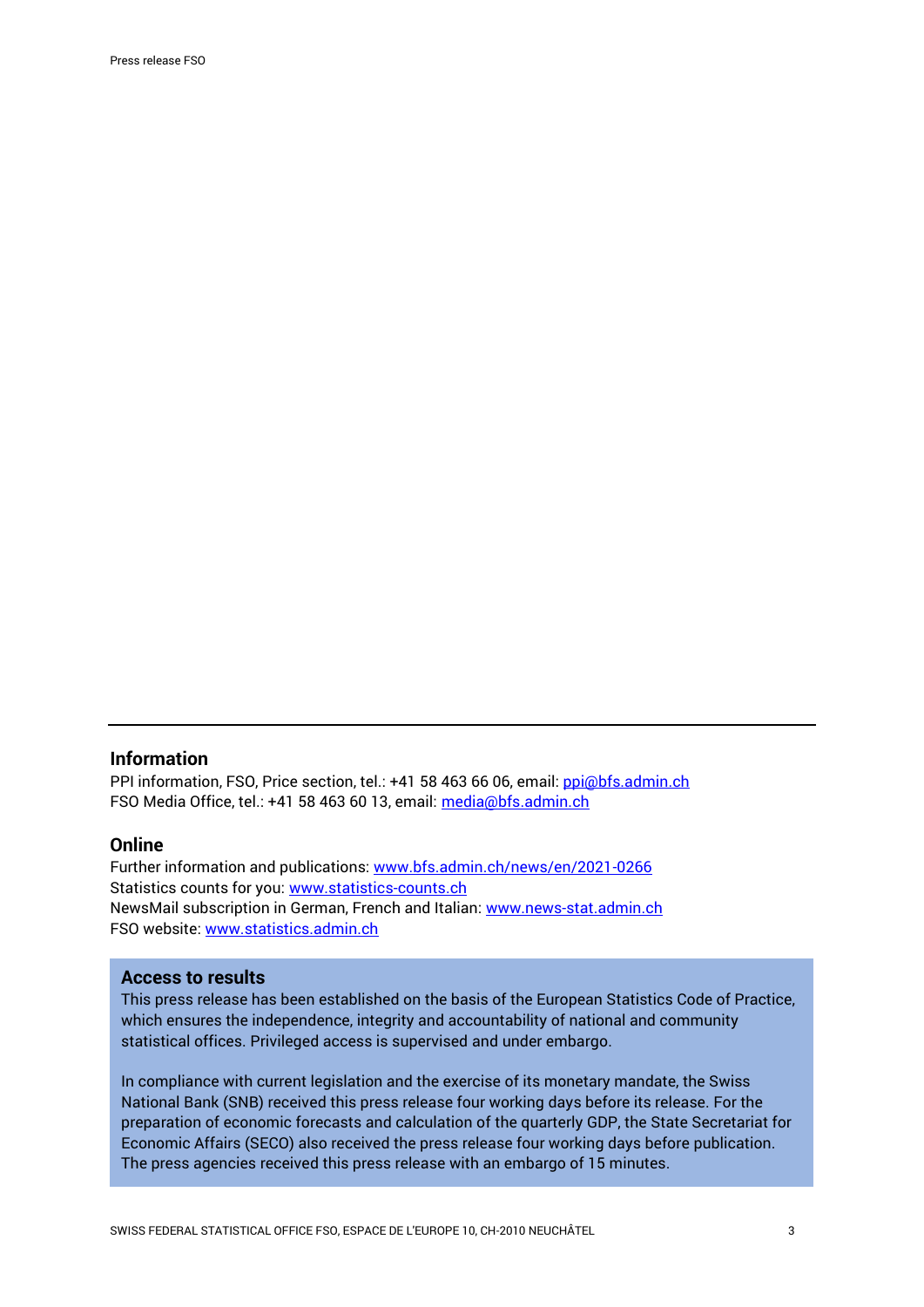#### **Statistical key figures in June 2021**

| Main product groups                                                                                                                                               | Weight            | Index          | Change compared to prev. month |                   | Change          |  |  |
|-------------------------------------------------------------------------------------------------------------------------------------------------------------------|-------------------|----------------|--------------------------------|-------------------|-----------------|--|--|
|                                                                                                                                                                   | in $%$            |                | in $%$                         | Contribution to   | compared to     |  |  |
|                                                                                                                                                                   |                   |                |                                | monthly change    | prev. year in % |  |  |
| Producer Price Index: Total                                                                                                                                       | 100.0000          | 101.5          | 0.2                            | 0.242             | 1.7             |  |  |
| Agricultural and forestry products                                                                                                                                | 2.0714            | 101.0          | 1.3                            | 0.026             | 1.9             |  |  |
| Stone, sand and gravel, salt                                                                                                                                      | 0.5816            | 100.7          | 0.0                            | 0.000             | 0.6             |  |  |
| Manufactured products                                                                                                                                             | 92.7394           | 101.3          | 0.1                            | 0.119             | 1.2             |  |  |
| Food products, beverages, tobacco products                                                                                                                        | 9.7630            | 100.8          | 0.1                            | 0.008             | 1.0             |  |  |
| Textiles, wearing apparel, leather and related products, shoes<br>Timber products                                                                                 | 0.8706<br>2.3191  | 100.9<br>101.9 | 0.0<br>1.0                     | 0.000<br>0.022    | 1.0<br>2.4      |  |  |
| Paper and paper products, printing                                                                                                                                | 1.6073            | 101.6          | 0.0                            | 0.000             | 1.3             |  |  |
| Petroleum products                                                                                                                                                | 0.7139            | 135.4          | 2.4                            | 0.022             | 44.1            |  |  |
| Chemical and pharmaceutical products                                                                                                                              | 29.8095           | 99.4           | 0.0                            | 0.000             | $-2.2$          |  |  |
| Rubber and plastic products                                                                                                                                       | 2.2682            | 105.3          | 0.0                            | 0.000             | 5.3             |  |  |
| Non-metallic mineral products                                                                                                                                     | 1.9258            | 100.4          | 0.0                            | 0.000             | 1.1             |  |  |
| Basic metals, metal products                                                                                                                                      | 7.2602            | 105.9          | 0.8                            | 0.059             | 6.7             |  |  |
| Computer, electronic and optical products, watches                                                                                                                | 14.5092           | 101.0          | 0.0                            | 0.000             | 1.7             |  |  |
| Electrical equipment                                                                                                                                              | 5.8293            | 101.7          | 0.2                            | 0.010             | 2.3             |  |  |
| Machinery                                                                                                                                                         | 9.6393            | 101.1          | 0.0                            | 0.000             | 1.6             |  |  |
| Motor vehicles, motor vehicle parts, other transport equipment                                                                                                    | 1.0376            | 100.2          | $-0.3$                         | $-0.003$          | $-0.5$          |  |  |
| Furniture and other manufacturing                                                                                                                                 | 3.7788            | 101.2          | 0.0                            | 0.000             | 1.3             |  |  |
| Repair and installation of machinery and equipment                                                                                                                | 1.4076            | 100.1          | 0.0                            | 0.000             | $\cdots$        |  |  |
| Electricity and gas supply<br>Water treatment and distribution, waste collection, recovery                                                                        | 3.2092<br>1.3984  | 100.4<br>122.5 | 0.0<br>6.1                     | 0.000<br>0.097    | $-0.3$<br>46.7  |  |  |
|                                                                                                                                                                   |                   |                |                                |                   |                 |  |  |
| Manufactured products: domestic sales                                                                                                                             | 41.4213           | 101.6          | 0.2                            | 0.186             | 2.0             |  |  |
| Manufactured products: exports                                                                                                                                    | 58.5787           | 101.0          | 0.1                            | 0.063             | 0.7             |  |  |
| Agricultural and forestry products                                                                                                                                | 2.0714            | 101.0          | 1.3                            | 0.026             | 1.9             |  |  |
| Intermediate goods                                                                                                                                                | 28.0695           | 102.5          | 0.3                            | 0.091             | 2.9             |  |  |
| Capital goods                                                                                                                                                     | 27.5147           | 101.3          | 0.0                            | 0.004             | 1.7             |  |  |
| Consumer durables<br>Consumer non-durables                                                                                                                        | 1.9576<br>35.0655 | 100.5<br>99.7  | $-0.1$<br>0.0                  | $-0.001$<br>0.003 | 0.8<br>-1.4     |  |  |
| Energy                                                                                                                                                            | 4.1181            | 106.4          | 0.5                            | 0.022             | 6.9             |  |  |
| 1)                                                                                                                                                                | 90.4465           | 100.6          | 0.0                            | 0.034             | 0.5             |  |  |
| Core inflation                                                                                                                                                    |                   |                |                                |                   |                 |  |  |
| Import Price Index: Total                                                                                                                                         | 100.0000          | 105.2          | 0.4                            | 0.431             | 5.6             |  |  |
| Agricultural products                                                                                                                                             | 1.8769            | 107.7          | $-0.8$                         | $-0.015$          | 4.3             |  |  |
| Mining and quarrying products                                                                                                                                     | 1.5903<br>96.5328 | 135.3<br>104.7 | -3.3<br>0.5                    | $-0.069$<br>0.516 | 33.6<br>5.2     |  |  |
| Manufactured products<br>Food products, beverages, tobacco products                                                                                               | 5.0468            | 102.6          | 0.8                            | 0.039             | 3.6             |  |  |
| Textiles, wearing apparel, leather and related products, shoes                                                                                                    | 7.0884            | 100.8          | 0.2                            | 0.013             | 1.0             |  |  |
| Timber products                                                                                                                                                   | 1.1761            | 107.3          | 1.3                            | 0.015             | 8.9             |  |  |
| Paper and paper products                                                                                                                                          | 1.4007            | 103.1          | 0.0                            | 0.000             | 3.0             |  |  |
| Petroleum products                                                                                                                                                | 2.6323            | 143.9          | 2.2                            | 0.076             | 64.4            |  |  |
| Chemical and pharmaceutical products                                                                                                                              | 28.1239           | 102.4          | 0.0                            | 0.000             | $-0.8$          |  |  |
| Rubber and plastic products                                                                                                                                       | 3.3334            | 105.8          | 0.0                            | 0.000             | 6.0             |  |  |
| Non-metallic mineral products                                                                                                                                     | 1.6343            | 104.8          | 0.0                            | 0.000             | 5.0             |  |  |
| Basic metals, metal products                                                                                                                                      | 7.5282            | 119.1          | 3.1                            | 0.260             | 26.9            |  |  |
| Computer, electronic and optical products                                                                                                                         | 9.1448            | 100.5          | 0.5                            | 0.043             | 0.3             |  |  |
| Electrical equipment<br>Machinery                                                                                                                                 | 4.9474            | 102.6          | 0.1                            | 0.007             | 3.1<br>3.7      |  |  |
| Motor vehicles, motor vehicle parts, other transport equipment                                                                                                    | 8.1482<br>10.8729 | 102.5<br>101.2 | 0.0<br>0.6                     | 0.000<br>0.059    | 1.3             |  |  |
| Furniture and other manufacturing                                                                                                                                 | 5.4554            | 102.7          | 0.1                            | 0.004             | 2.9             |  |  |
| Agricultural products                                                                                                                                             | 1.8769            | 107.7          | $-0.8$                         | $-0.015$          | 4.3             |  |  |
| Intermediate goods                                                                                                                                                | 27.0753           | 109.7          | 1.0                            | 0.282             | 9.8             |  |  |
| Capital goods                                                                                                                                                     | 28.9669           | 101.6          | 0.4                            | 0.104             | 2.1             |  |  |
| Consumer durables                                                                                                                                                 | 4.9830            | 102.2          | 0.0                            | $-0.002$          | 2.0             |  |  |
| Consumer non-durables                                                                                                                                             | 33.0429           | 100.5          | 0.2                            | 0.055             | 0.0             |  |  |
| Energy                                                                                                                                                            | 4.0550            | 142.3          | 0.1                            | 0.007             | 54.4            |  |  |
| Core inflation $1$                                                                                                                                                | 89.4018           | 102.3          | 0.2                            | 0.172             | 1.7             |  |  |
| 2)<br>Price Index Total Supply: Total                                                                                                                             | 100.0000          | 102.7          | 0.3                            | 0.304             | 2.9             |  |  |
| Core inflation $1$                                                                                                                                                | 90.1118           | 101.2          | 0.1                            | 0.079             | 0.9             |  |  |
| 3)<br>Price Index Total Supply, Domestic Supply: Total                                                                                                            | 100.0000          | 103.5          | 0.4                            | 0.383             | 4.0             |  |  |
| <sup>1)</sup> Total excluding raw materials and any product groups close to raw materials whose prices are subject to high volatility (in particular agricultural |                   |                |                                |                   |                 |  |  |

products, meat, petroleum products, metals, gas).

 $^{2)}$  Total of producer price index (67.0869%) and import price index (32.9131%).

3) Total of producer price index, domestic supply (45.7786%), and import price index (54.2214%).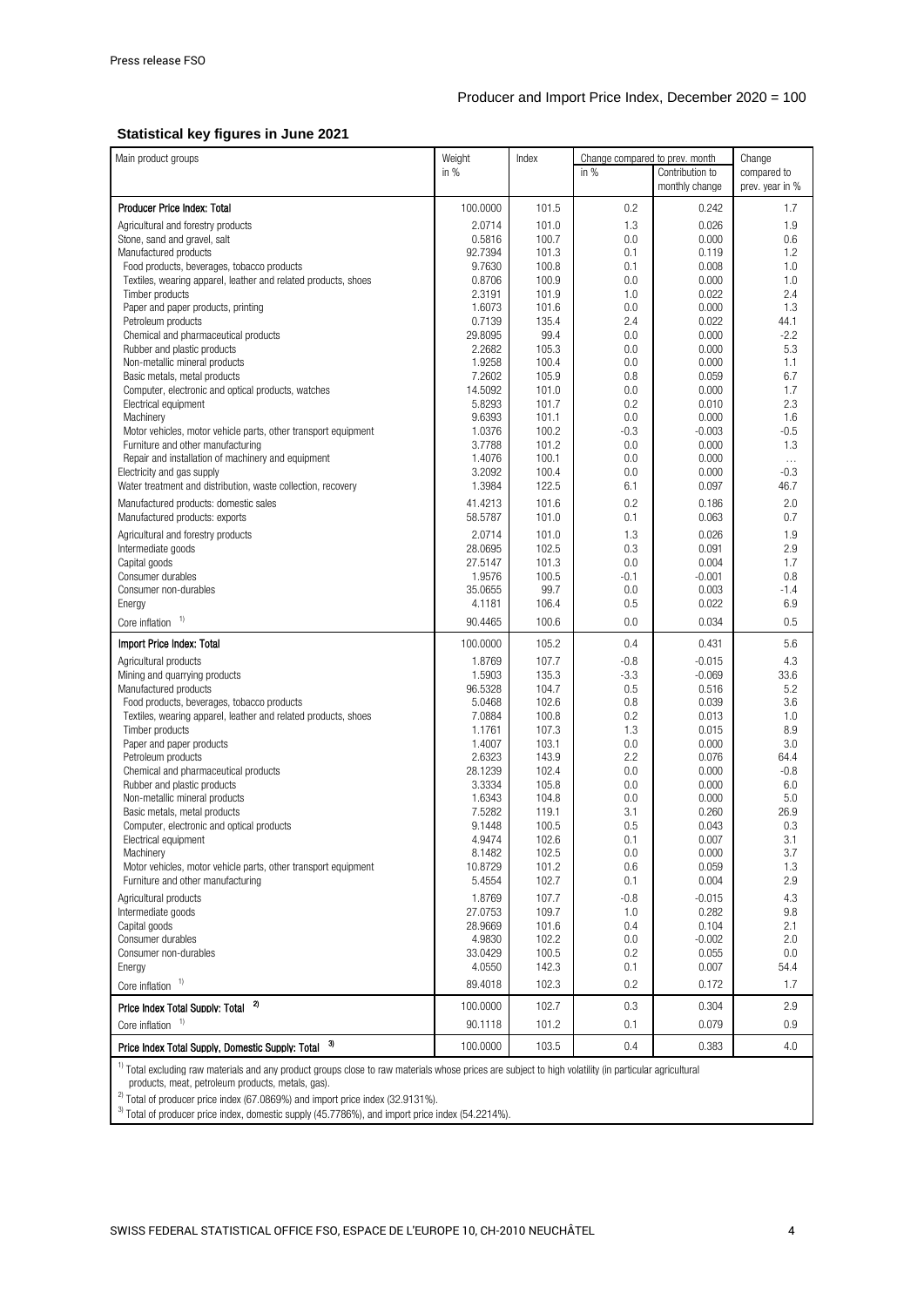#### **Most important contributions to the change in the total index in June 2021**

| Position                                   | Contribution to the<br>change of the total<br>index compared to<br>the previous survey | Weight<br>in $%$ | Index | Change<br>compared to<br>May 2021<br>in $%$ | Change<br>compared to<br>previous year<br>in $%$ |
|--------------------------------------------|----------------------------------------------------------------------------------------|------------------|-------|---------------------------------------------|--------------------------------------------------|
| <b>Producer Price Index</b>                |                                                                                        |                  |       |                                             |                                                  |
| Scrap                                      | 0.092                                                                                  | 0.4150           | 166.4 | 15.7                                        | 88.9                                             |
| Basic metals, semi-finished metal products | 0.054                                                                                  | 1.5702           | 119.9 | 3.0                                         | 23.6                                             |
| Timber products                            | 0.022                                                                                  | 2.3191           | 101.9 | 1.0                                         | 2.4                                              |
| Petroleum products                         | 0.022                                                                                  | 0.7139           | 135.4 | 2.4                                         | 44.1                                             |
| Animals and animal products                | 0.014                                                                                  | 1.2162           | 99.9  | 1.2                                         | 3.4                                              |
| Vegetables, potatoes                       | 0.011                                                                                  | 0.2592           | 107.3 | 4.1                                         | $-1.5$                                           |
| Meat and meat products                     | 0.011                                                                                  | 1.9800           | 101.8 | 0.5                                         | 1.0                                              |
| Wiring and wiring devices                  | 0.010                                                                                  | 1.8903           | 102.8 | 0.5                                         | 4.2                                              |
| Import Price Index                         |                                                                                        |                  |       |                                             |                                                  |
| Basic metals, semi-finished metal products | 0.260                                                                                  | 3.7956           | 133.3 | 5.7                                         | 49.5                                             |
| Petroleum products                         | 0.076                                                                                  | 2.6323           | 143.9 | 2.2                                         | 64.4                                             |
| Computers                                  | 0.043                                                                                  | 2.3555           | 101.0 | 1.9                                         | $-1.2$                                           |
| Motor vehicles and motor vehicle parts     | 0.035                                                                                  | 8.0293           | 100.9 | 0.5                                         | 1.3                                              |
| Food products                              | 0.029                                                                                  | 3.8578           | 103.1 | 0.8                                         | 4.5                                              |
| Other transport equipment                  | 0.024                                                                                  | 2.8436           | 102.1 | 0.9                                         | 1.2                                              |
| Textiles                                   | 0.016                                                                                  | 1.1078           | 102.2 | 1.5                                         | 2.6                                              |
| Green coffee                               | 0.016                                                                                  | 0.3363           | 113.8 | 4.5                                         | 12.5                                             |
| Builders' and interiors' joinery           | 0.015                                                                                  | 0.5122           | 103.1 | 3.1                                         | 5.3                                              |
| Beverages                                  | 0.012                                                                                  | 1.0973           | 101.2 | 1.2                                         | 1.3                                              |
| Pome and stone fruits                      | $-0.011$                                                                               | 0.0821           | 118.1 | $-10.6$                                     | 15.5                                             |
| Vegetables, melons and potatoes            | $-0.033$                                                                               | 0.3206           | 111.2 | $-8.7$                                      | 3.3                                              |
| Petroleum and natural gas                  | $-0.071$                                                                               | 1.4128           | 139.4 | $-3.6$                                      | 37.6                                             |